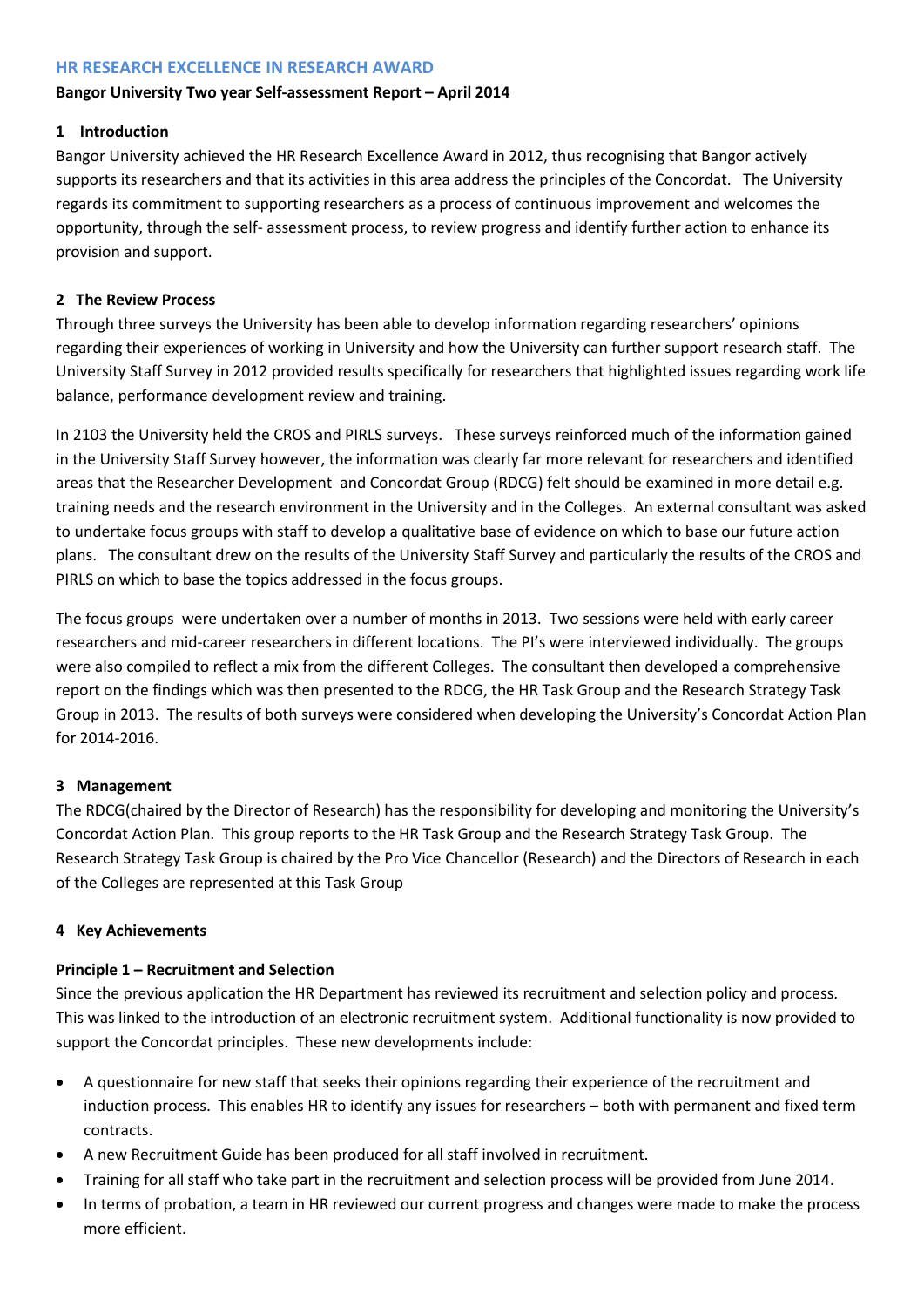#### **Principle 2 - Recognition and Value**

- Much work has been undertaken to encourage greater participation by researchers in the Performance Development Review Scheme. Bangor's CROS results demonstrated that 73% of staff had received a PDR in the last two years, which is better than the UK average.
- A major development has been the introduction of a new senior academic promotion criteria and process. This process was reviewed with the intention of ensuring that the expectations of the University for Staff seeking promotion were clear and that the system was simplified and transparent. A number of researchers have been successful in achieving promotion since the introduction of the new process.
- HR reviewed the University's Fixed Term Contract Policy and a question has now been added to the system to ask academic schools why a post is not being made permanent. This encourages the Schools to consider placing staff on permanent contracts and provide a justification regarding why Schools are unable to make a post permanent.
- In terms of redeployment, HR developed a comprehensive register of staff on redeployment and now work across the University to identify opportunities for staff. A further enhancement to the redeployment process has been the introduction of a longer lead-in time before the end of the contract so that staff have more time to actively explore redeployment opportunities before the end of the funding period.
- Bangor's CROS results demonstrated that 74.5% of staff believe they are integrated into their College's research community and initiatives have been undertaken to develop research networks across the University.

#### **Principle 3, 4 and 5 – Career Development, Support and Researcher' Responsibilities**

- HR now monitors attendance at the University Induction to maximise the number of staff that attend. All researchers with permanent and fixed term contracts are invited to attend. The CROS survey noted that 53% of staff found the University induction useful. Also, an annual induction event has been introduced for research staff by the Research and Enterprise Office.
- A Researcher Development Programme for researchers which is linked to the RDF has been developed. The content of the programme is based on feedback from the Bangor CROS results and the focus groups. The Researcher Development Programme is also being developed in conjunction with Aberystwyth University, to maximise resources and expertise at both institutions. Courses are also held each year to support research supervision.
- A University-wide Mentoring and Coaching Policy and process has been agreed and a mentoring pilot is currently being undertaken in one of the Schools before introducing the scheme to all early career researchers in the next academic year. Female researchers in Bangor have also participated in the Women's University's Mentoring Scheme.
- In terms of career support, courses to support broad career development are now provided as part of the Researcher Development Programme.
- To support effective research leadership a number of Bangor researchers are chosen each year to undertake the Welsh Crucible programme. Bangor University is part of the consortium of Welsh universities who, in partnership with the Higher Education Funding Council for Wales, run the programme in Wales. The programme won the Outstanding Contribution to Leadership Development in the THE awards in 2013.